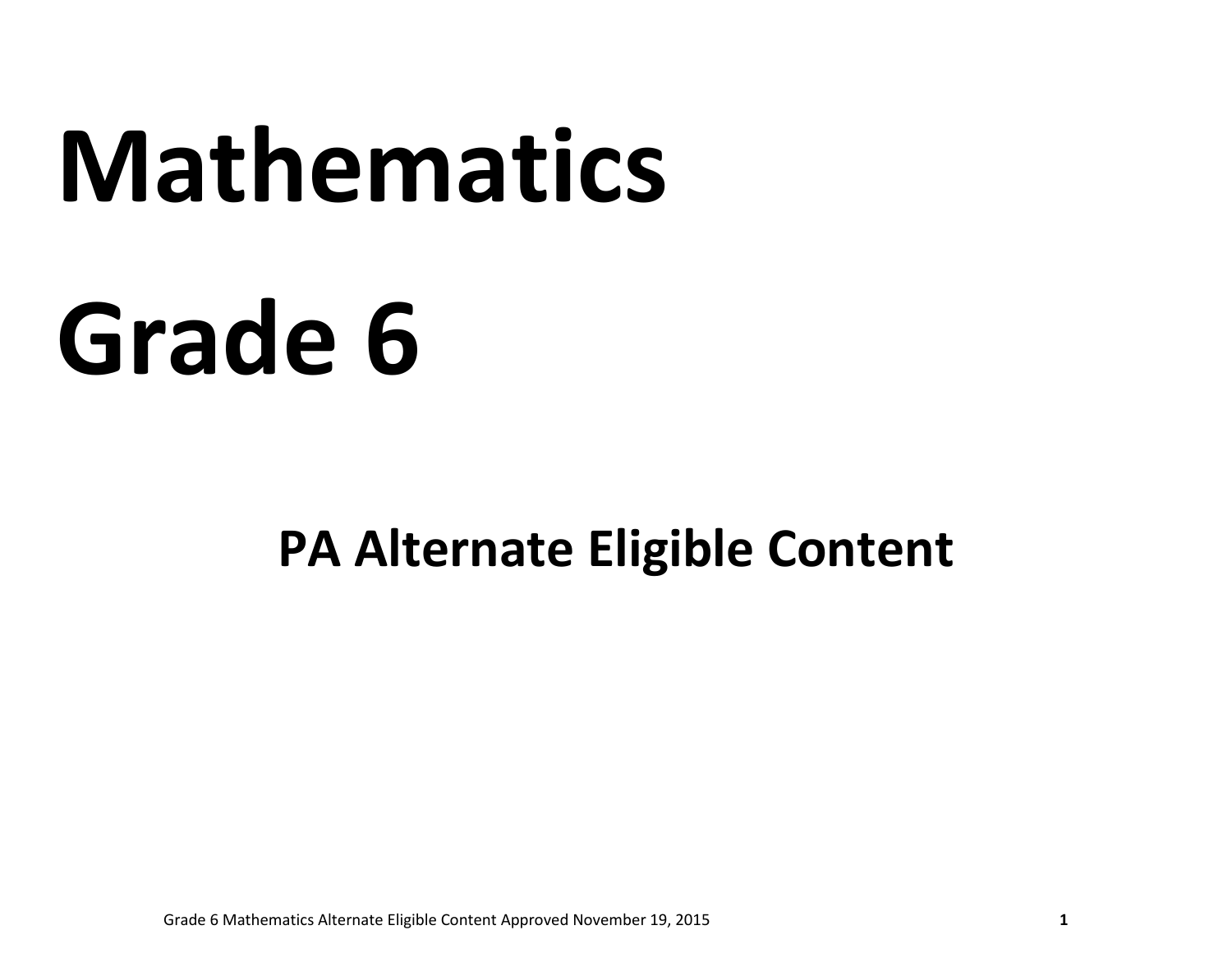# **PA Reporting Category: M06.A-N The Number System**

#### **PA Core Standards:**

CC.2.1.6.E.1 Apply and extend previous understandings of multiplication and division to divide fractions by fractions.

#### **Assessment Anchor**

M06.A-N.1 Apply and extend previous understandings of multiplication and division to divide fractions by fractions.

| <b>DESCRIPTOR</b>                                                                                | <b>ELIGIBLE CONTENT</b>                                                                                                                                                                                                                                                                                                                                                                                                                                                                                                                                                | <b>Alternate Eligible</b><br><b>Content Code</b> | <b>ALTERNATE ELIGIBLE CONTENT</b> |
|--------------------------------------------------------------------------------------------------|------------------------------------------------------------------------------------------------------------------------------------------------------------------------------------------------------------------------------------------------------------------------------------------------------------------------------------------------------------------------------------------------------------------------------------------------------------------------------------------------------------------------------------------------------------------------|--------------------------------------------------|-----------------------------------|
| M06.A-N.1.1<br>Solve real-world and<br>mathematical problems<br>involving division of fractions. | M06.A-N.1.1.1<br>Interpret and compute quotients of fractions<br>(including mixed numbers), and solve word<br>problems involving division of fractions by<br>fractions.<br>Example 1: Given a story context for $(2/3) \div$<br>$(3/4)$ , explain that $(2/3) \div (3/4) = 8/9$ because 3/4<br>of 8/9 is 2/3. (In general, $(a/b) \div (c/d) = (a/b) \times$<br>$(d/c) = ad/bc.)$<br>Example 2: How wide is a rectangular strip of<br>land with length 3/4 mi and area 1/2 square mi?<br>Example 3: How many 2 1/4-foot pieces can be<br>cut from a 15 1/2-foot board? |                                                  |                                   |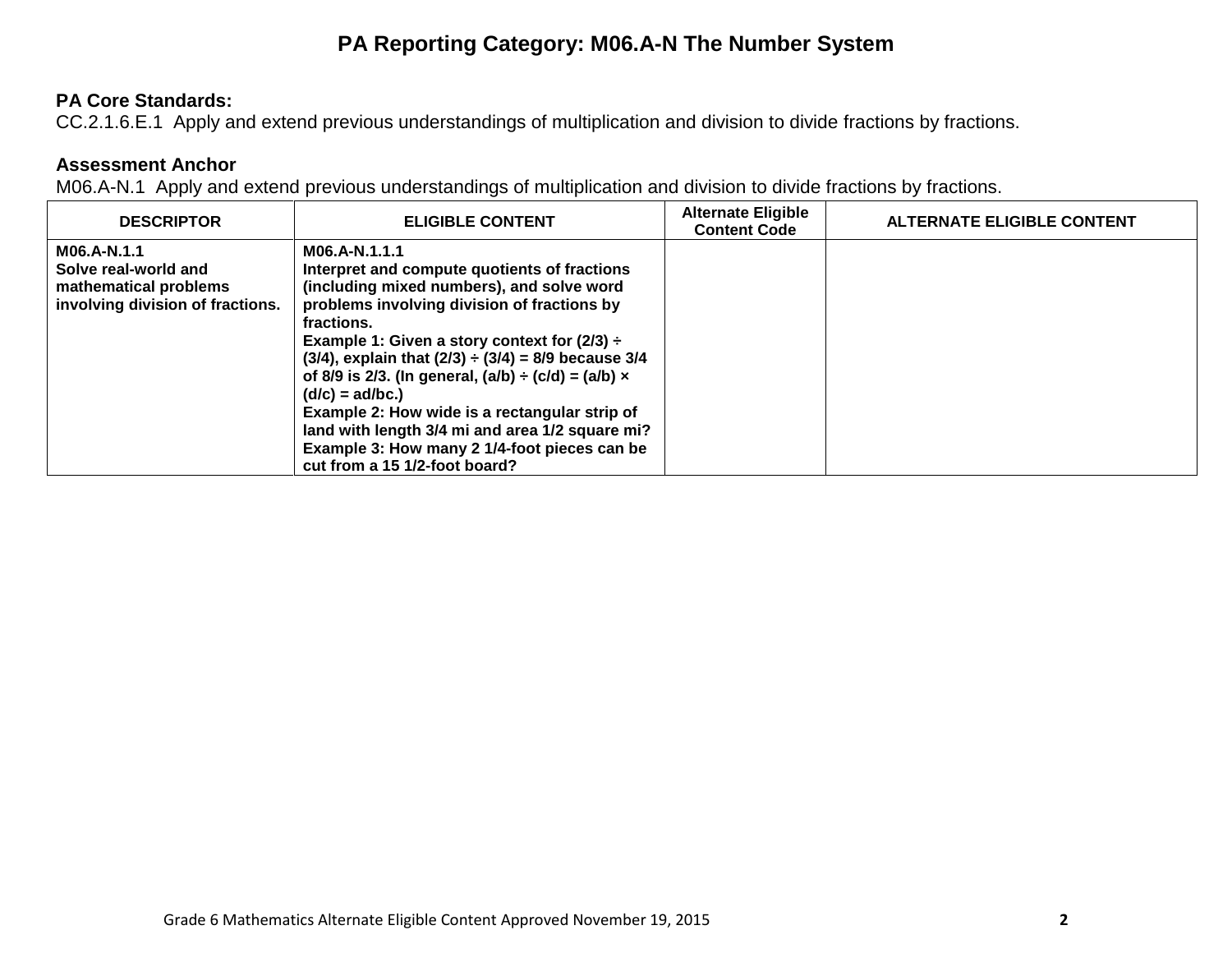# **PA Reporting Category: M06.A-N The Number System**

#### **PA Core Standards:**

CC.2.1.6.E.2 Identify and choose appropriate processes to compute fluently with multi‐digit numbers. CC.2.1.6.E.3 Develop and/or apply number theory concepts to find common factors and multiples.

#### **Assessment Anchor**

M06.A-N.2 Compute with multi-digit numbers and find common factors and multiples.

| <b>DESCRIPTOR</b>                                                                                                                  | <b>ELIGIBLE CONTENT</b>                                                                                                                                                                                                                              | <b>Alternate Eligible</b><br><b>Content Code</b> | <b>ALTERNATE ELIGIBLE CONTENT</b>                                                   |
|------------------------------------------------------------------------------------------------------------------------------------|------------------------------------------------------------------------------------------------------------------------------------------------------------------------------------------------------------------------------------------------------|--------------------------------------------------|-------------------------------------------------------------------------------------|
| M06.A-N.2.1<br><b>Compute with multi-digit</b><br>numbers using the four<br>arithmetic operations with or<br>without a calculator. | M06.A-N.2.1.1<br>Solve problems involving operations $(+, -, x,$<br>and :-) with whole numbers, decimals (through<br>thousandths), straight computation, or word<br>problems.                                                                        | M06AN2.1.1a                                      | Solve a problem using up to 3-digit whole<br>numbers and any of the four operations |
| M06.A-N.2.2<br>Apply number theory concepts<br>(specifically factors and<br>multiples).                                            | M06.A-N.2.2.1<br>Find the greatest common factor of two whole<br>numbers less than or equal to 100 and the least<br>common multiple of two whole numbers less<br>than or equal to 12.                                                                | M06AN2.2.1a                                      | Identify multiples for numbers 5, 10, 25, or 100                                    |
|                                                                                                                                    | M06.A-N.2.2.2<br>Apply the distributive property to express a<br>sum of two whole numbers, 1 through 100, with<br>a common factor as a multiple of a sum of two<br>whole numbers with no common factor.<br>Example: Express $36 + 8$ as $4(9 + 2)$ . |                                                  |                                                                                     |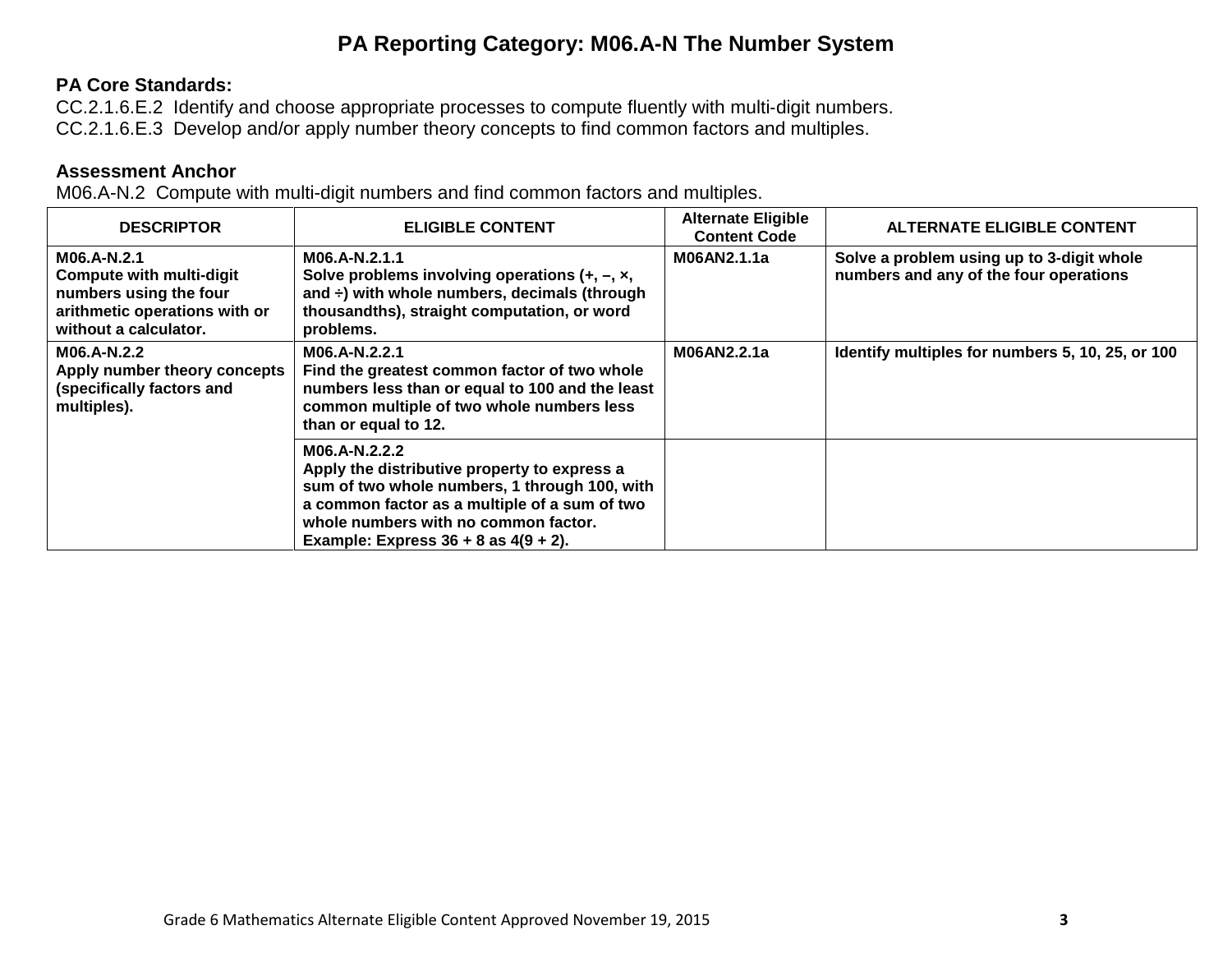# **PA Reporting Category: M06.A-N The Number System**

#### **PA Core Standards:**

CC.2.1.6.E.4 Apply and extend previous understandings of numbers to the system of rational numbers.

#### **Assessment Anchor**

M06.A-N.3 Apply and extend previous understandings of numbers to the system of rational numbers.

| <b>DESCRIPTOR</b>                                                                                                                                                                                                   | <b>ELIGIBLE CONTENT</b>                                                                                                                                                                                                                                                                                                                                                                                                                       | <b>Alternate Eligible</b><br><b>Content Code</b> | <b>ALTERNATE ELIGIBLE CONTENT</b>                                |
|---------------------------------------------------------------------------------------------------------------------------------------------------------------------------------------------------------------------|-----------------------------------------------------------------------------------------------------------------------------------------------------------------------------------------------------------------------------------------------------------------------------------------------------------------------------------------------------------------------------------------------------------------------------------------------|--------------------------------------------------|------------------------------------------------------------------|
| M06.A-N.3.1<br>Understand that positive and<br>negative numbers are used<br>together to describe quantities<br>having opposite directions or<br>values and locations on the<br>number line and coordinate<br>plane. | M06.A-N.3.1.1<br>Represent quantities in real-world contexts using<br>positive and negative numbers, explaining the<br>meaning of 0 in each situation (e.g., temperature<br>above/below zero, elevation above/below sea level,<br>credits/debits, positive/negative electric charge).                                                                                                                                                         | M06AN3.1.1a                                      | Identify a specific integer in a real-world<br>context           |
|                                                                                                                                                                                                                     | M06.A-N.3.1.2<br>Determine the opposite of a number and recognize<br>that the opposite of the opposite of a number is the<br>number itself (e.g., $-(-3) = 3$ ; 0 is its own opposite).                                                                                                                                                                                                                                                       | M06AN3.1.2a                                      | Identify the opposite of a number on the<br>number line          |
|                                                                                                                                                                                                                     | M06.A-N.3.1.3<br>Locate and plot integers and other rational numbers<br>on a horizontal or vertical number line; locate and<br>plot pairs of integers and other rational numbers on<br>a coordinate plane.                                                                                                                                                                                                                                    | M06AN3.1.3a                                      | Locate positive and negative numbers on<br>the number line       |
| M06.A-N.3.2<br><b>Understand ordering and</b><br>absolute value of rational<br>numbers.                                                                                                                             | M06.A-N.3.2.1<br>Write, interpret, and explain statements of order for<br>rational numbers in real-world contexts. Example:<br>Write $-3^{\circ}$ C > $-7^{\circ}$ C to express the fact that $3^{\circ}$ C is<br>warmer than -7°C.                                                                                                                                                                                                           |                                                  |                                                                  |
|                                                                                                                                                                                                                     | M06.A-N.3.2.2<br>Interpret the absolute value of a rational number as<br>its distance from 0 on the number line and as a<br>magnitude for a positive or negative quantity in a<br>real-world situation.<br>Example: For an account balance of -30 dollars,<br>write $ -30  = 30$ to describe the size of the debt in<br>dollars, and recognize that an account balance less<br>than -30 dollars represents a debt greater than 30<br>dollars. |                                                  |                                                                  |
|                                                                                                                                                                                                                     | M06.A-N.3.2.3<br>Solve real-world and mathematical problems by<br>plotting points in all four quadrants of the coordinate<br>plane. Include use of coordinates and absolute value<br>to find distances between points with the same first<br>coordinate or the same second coordinate.                                                                                                                                                        | M06AN3.2.3a                                      | Identify points in all four quadrants of the<br>coordinate plane |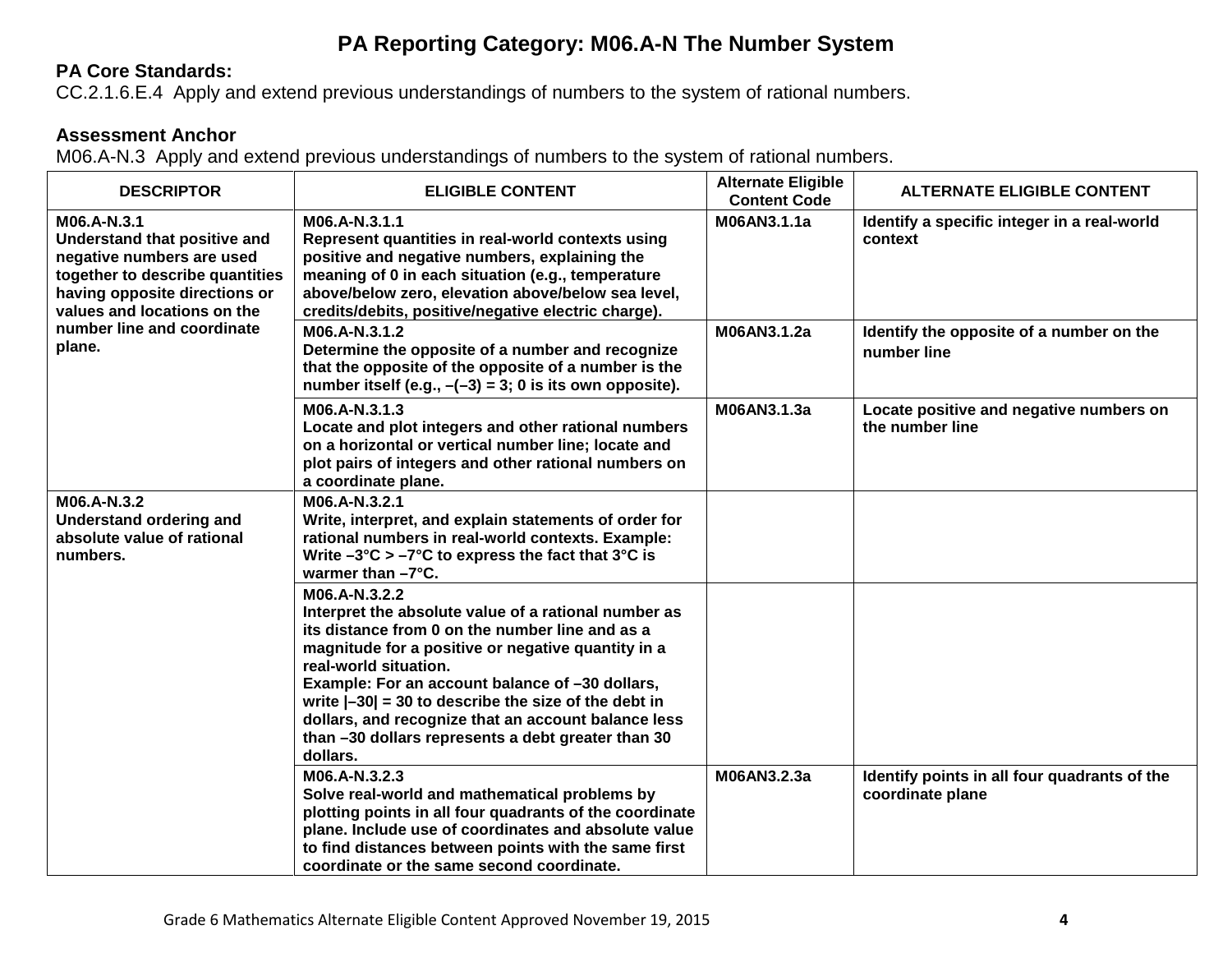# **PA Reporting Category: M06.A-R Ratios and Proportional Relationships**

#### **PA Core Standards:**

CC.2.1.6.D.1 Understand ratio concepts and use ratio reasoning to solve problems.

#### **Assessment Anchor**

M06.A-R.1 Understand ratio concepts and use ratio reasoning to solve problems.

| <b>DESCRIPTOR</b>                                                                                                                   | <b>ELIGIBLE CONTENT</b>                                                                                                                                                                                                                                                                                                                                                                  | <b>Alternate</b><br><b>Eligible</b><br><b>Content Code</b> | <b>ALTERNATE ELIGIBLE CONTENT</b>                                          |
|-------------------------------------------------------------------------------------------------------------------------------------|------------------------------------------------------------------------------------------------------------------------------------------------------------------------------------------------------------------------------------------------------------------------------------------------------------------------------------------------------------------------------------------|------------------------------------------------------------|----------------------------------------------------------------------------|
| M06.A-R.1.1<br><b>Represent and/or solve</b><br>real-world and<br>mathematical problems<br>using rates, ratios, and/or<br>percents. | M06.A-R.1.1.1<br>Use ratio language and notation (such as 3 to 4, 3:4, 3/4) to<br>describe a ratio relationship between two quantities.<br>Example 1: "The ratio of girls to boys in a math class is 2:3<br>because for every 2 girls there are 3 boys."<br>Example 2: "For every five votes candidate A received,<br>candidate B received four votes."                                  |                                                            |                                                                            |
|                                                                                                                                     | M06.A-R.1.1.2<br>Find the unit rate a/b associated with a ratio a:b (with $b \ne 0$ )<br>and use rate language in the context of a ratio relationship.<br>Example 1: "This recipe has a ratio of 3 cups of flour to 4<br>cups of sugar, so there is 3/4 cup of flour for each cup of<br>sugar."<br>Example 2: "We paid \$75 for 15 hamburgers, which is a rate<br>of \$5 per hamburger." | M06AR1.1.2a                                                | Identify the ratio that matches a given<br>statement and/or representation |
|                                                                                                                                     | M06.A-R.1.1.3<br>Construct tables of equivalent ratios relating quantities with<br>whole-number measurements, find missing values in the<br>tables, and/or plot the pairs of values on the coordinate<br>plane. Use tables to compare ratios.                                                                                                                                            |                                                            |                                                                            |
|                                                                                                                                     | M06.A-R.1.1.4<br>Solve unit rate problems including those involving unit<br>pricing and constant speed.<br>Example: If it took 7 hours to mow 4 lawns, then at that rate,<br>how many lawns could be mowed in 35 hours? At what rate<br>were lawns being mowed?                                                                                                                          | M06AR1.1.4a                                                | Solve a 1-step real-world problem given<br>the unit rate                   |
|                                                                                                                                     | M06.A-R.1.1.5<br>Find a percent of a quantity as a rate per 100 (e.g., 30% of a<br>quantity means 30/100 times the quantity); solve problems<br>involving finding the whole, given a part and the<br>percentage.                                                                                                                                                                         | M06AR1.1.5a                                                | Calculate a percent of a quantity as a rate<br>per 100                     |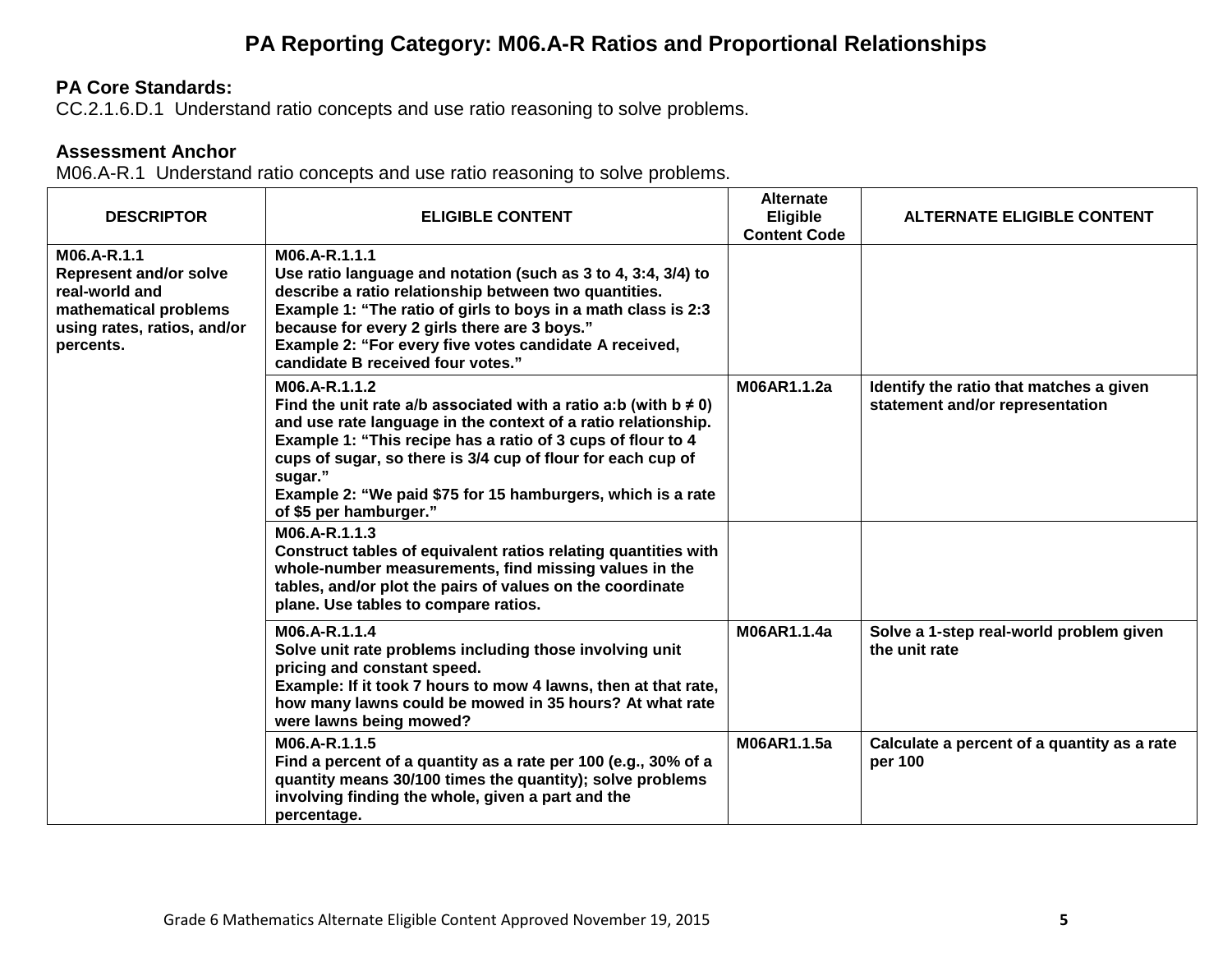# **PA Reporting Category: M06.B-E Expressions and Equations**

#### **PA Core Standards:**

CC.2.2.6.B.1 Apply and extend previous understandings of arithmetic to algebraic expressions.

#### **Assessment Anchor**

M06.B-E.1 Apply and extend previous understandings of arithmetic to numerical and algebraic expressions.

| <b>DESCRIPTOR</b>                                                       | <b>ELIGIBLE CONTENT</b>                                                                                                                                                                                                                                                                                                                                                                                                                                                   | <b>Alternate Eligible</b><br><b>Content Code</b> | <b>ALTERNATE ELIGIBLE CONTENT</b> |
|-------------------------------------------------------------------------|---------------------------------------------------------------------------------------------------------------------------------------------------------------------------------------------------------------------------------------------------------------------------------------------------------------------------------------------------------------------------------------------------------------------------------------------------------------------------|--------------------------------------------------|-----------------------------------|
| M06.B-E.1.1<br>Identify, write, and evaluate<br>numerical and algebraic | M06.B-E.1.1.1<br>Write and evaluate numerical expressions<br>involving whole-number exponents.                                                                                                                                                                                                                                                                                                                                                                            |                                                  |                                   |
| expressions.                                                            | M06.B-E.1.1.2<br>Write algebraic expressions from verbal<br>descriptions.<br><b>Example: Express the description "five less</b><br>than twice a number" as $2y - 5$ .                                                                                                                                                                                                                                                                                                     |                                                  |                                   |
|                                                                         | M06.B-E.1.1.3<br>Identify parts of an expression using<br>mathematical terms (e.g., sum, term, product,<br>factor, quotient, coefficient, quantity).<br>Example: Describe the expression $2(8 + 7)$ as a<br>product of two factors.                                                                                                                                                                                                                                       |                                                  |                                   |
|                                                                         | M06.B-E.1.1.4<br>Evaluate expressions at specific values of their<br>variables, including expressions that arise from<br>formulas used in real-world problems.<br>Example: Evaluate the expression $b^2 - 5$ when<br>$b = 4.$                                                                                                                                                                                                                                             |                                                  |                                   |
|                                                                         | M06.B-E.1.1.5<br>Apply the properties of operations to generate<br>equivalent expressions.<br>Example 1: Apply the distributive property to<br>the expression $3(2 + x)$ to produce the<br>equivalent expression 6 + 3x.<br>Example 2: Apply the distributive property to<br>the expression $24x + 18y$ to produce the<br>equivalent expression $6(4x + 3y)$ .<br>Example 3: Apply properties of operations to<br>$y + y + y$ to produce the equivalent expression<br>3у. |                                                  |                                   |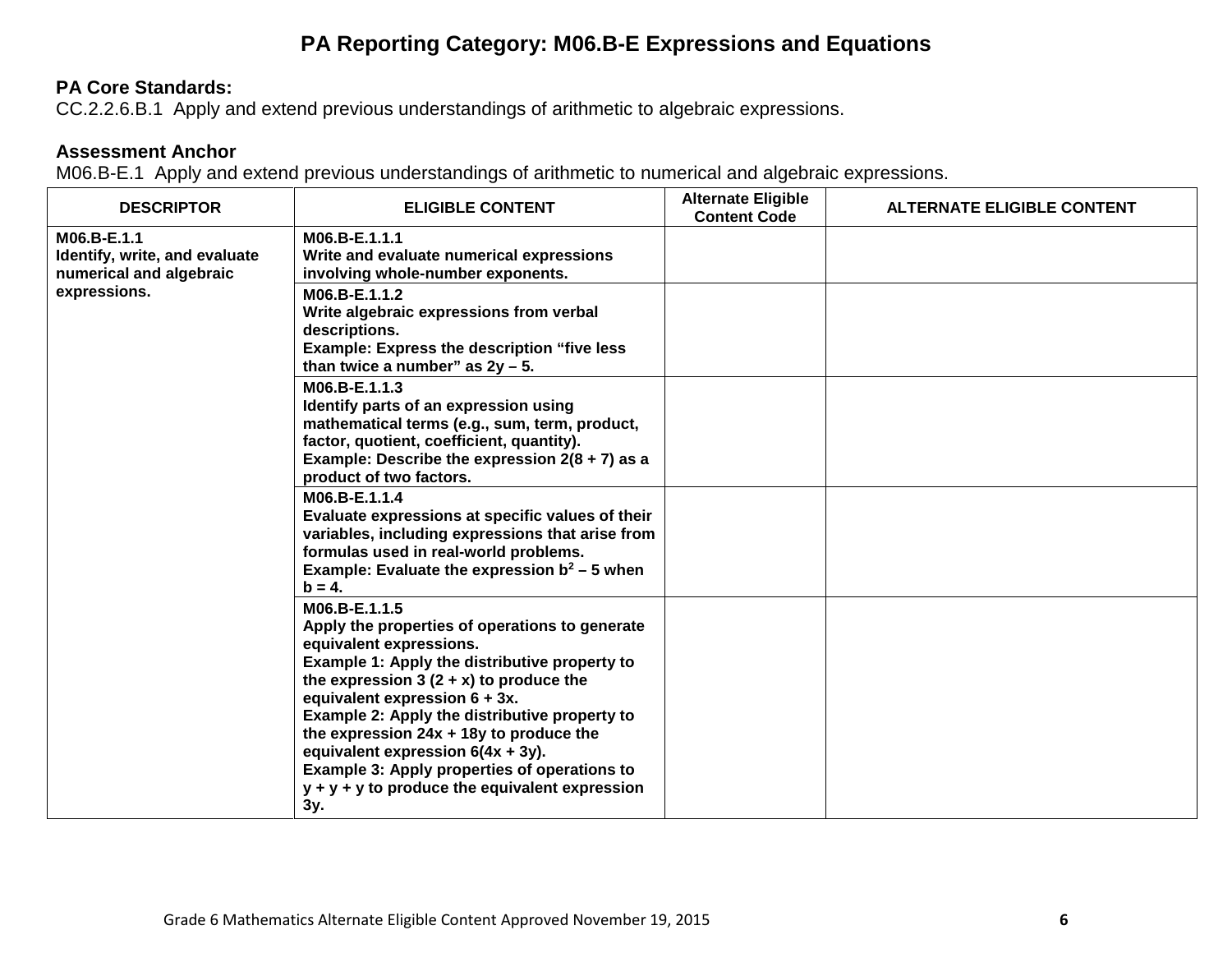# **PA Reporting Category: M06.B-E Expressions and Equations**

#### **PA Core Standards:**

CC.2.2.6.B.2 Understand the process of solving a one‐variable equation or inequality and apply to real‐world and mathematical problems.

#### **Assessment Anchor**

M06.B-E.2 Interpret and solve one-variable equations and inequalities.

| <b>DESCRIPTOR</b>                                                                                                                    | <b>ELIGIBLE CONTENT</b>                                                                                                                                                                                                          | <b>Alternate Eligible</b><br><b>Content Code</b> | <b>ALTERNATE ELIGIBLE CONTENT</b>                                                                                            |
|--------------------------------------------------------------------------------------------------------------------------------------|----------------------------------------------------------------------------------------------------------------------------------------------------------------------------------------------------------------------------------|--------------------------------------------------|------------------------------------------------------------------------------------------------------------------------------|
| M06.B-E.2.1<br>Create, solve, and interpret<br>one-variable equations or<br>inequalities in real-world and<br>mathematical problems. | M06.B-E.2.1.1<br>Use substitution to determine whether a given<br>number in a specified set makes an equation or<br>inequality true.                                                                                             |                                                  |                                                                                                                              |
|                                                                                                                                      | M06.B-E.2.1.2<br>Write algebraic expressions to represent real-<br>world or mathematical problems.                                                                                                                               | M06BE2.1.2a                                      | Select an algebraic expression involving<br>addition or subtraction of whole numbers to<br>solve a 1-step real-world problem |
|                                                                                                                                      | M06.B-E.2.1.3<br>Solve real-world and mathematical problems by<br>writing and solving equations of the form $x + p$<br>$=$ q and $px = q$ for cases in which p, q, and x are<br>all non-negative rational numbers.               | M06BE2.1.3a                                      | Use a 1-step algebraic expression to solve a<br>real-world problem involving addition or<br>subtraction of whole numbers     |
|                                                                                                                                      | M06.B-E.2.1.4<br>Write an inequality of the form $x > c$ or $x < c$ to<br>represent a constraint or condition in a real-<br>world or mathematical problem and/or<br>represent solutions of such inequalities on<br>number lines. |                                                  |                                                                                                                              |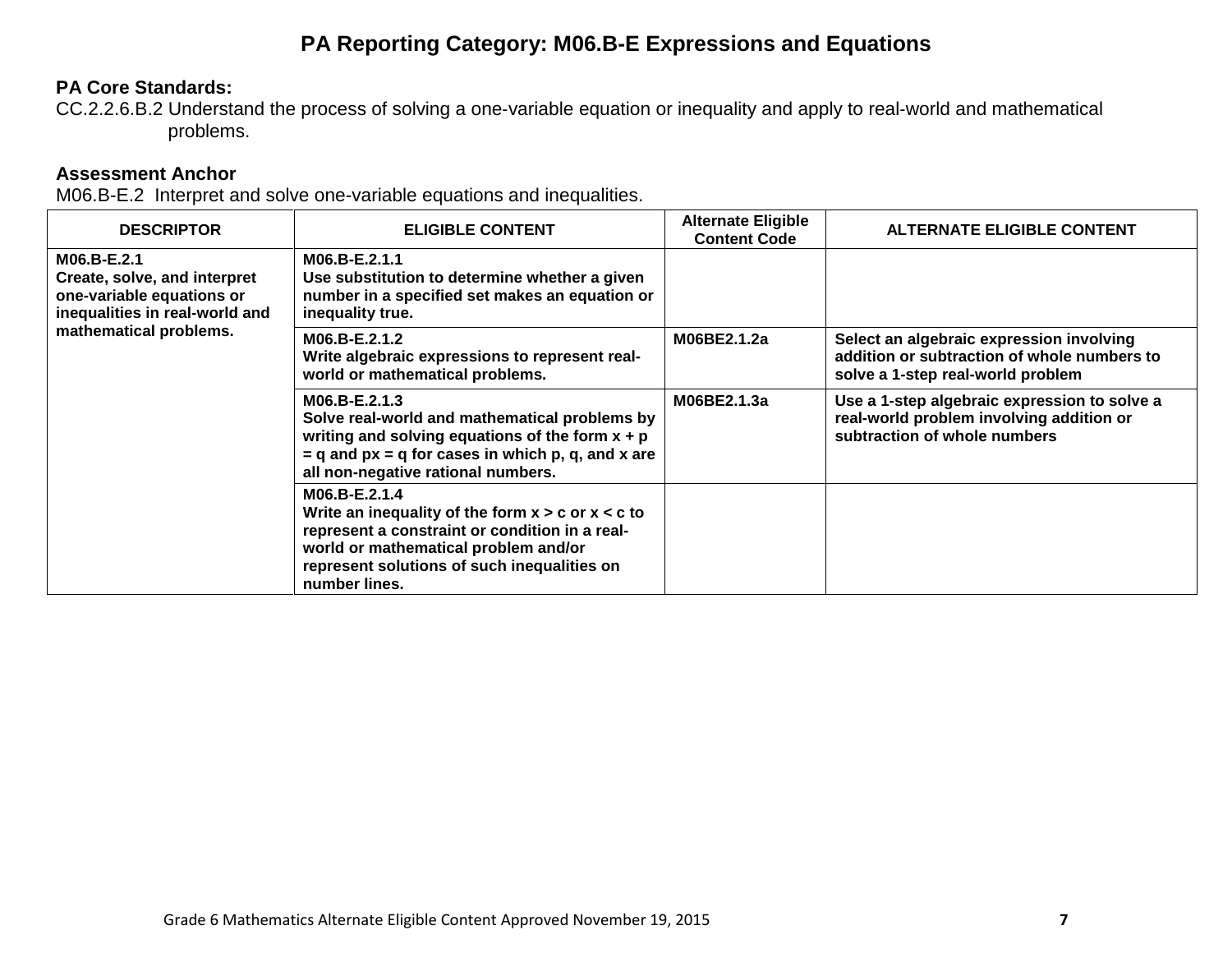# **PA Reporting Category: M06.B-E Expressions and Equations**

#### **PA Core Standards:**

CC.2.2.6.B.3 Represent and analyze quantitative relationships between dependent and independent variables.

#### **Assessment Anchor**

M06.B-E.3 Represent and analyze quantitative relationships between dependent and independent variables.

| <b>DESCRIPTOR</b>                                                                                                                     | <b>ELIGIBLE CONTENT</b>                                                                                                                                                                                                                                                                       | <b>Alternate Eligible</b><br><b>Content Code</b> | <b>ALTERNATE ELIGIBLE CONTENT</b>                                 |
|---------------------------------------------------------------------------------------------------------------------------------------|-----------------------------------------------------------------------------------------------------------------------------------------------------------------------------------------------------------------------------------------------------------------------------------------------|--------------------------------------------------|-------------------------------------------------------------------|
| M06.B-E.3.1<br>Use variables to represent two<br>quantities in a real-world<br>problem that change in<br>relationship to one another. | M06.B-E.3.1.1<br>Write an equation to express the relationship<br>between the dependent and independent<br>variables.<br>Example: In a problem involving motion at a<br>constant speed of 65 units, write the equation d<br>= 65t to represent the relationship between<br>distance and time. | M06BE3.1.1a                                      | Identify the relationship between two variables<br>in an equation |
|                                                                                                                                       | M06.B-E.3.1.2<br>Analyze the relationship between the<br>dependent and independent variables using<br>graphs and tables and/or relate these to an<br>equation.                                                                                                                                |                                                  |                                                                   |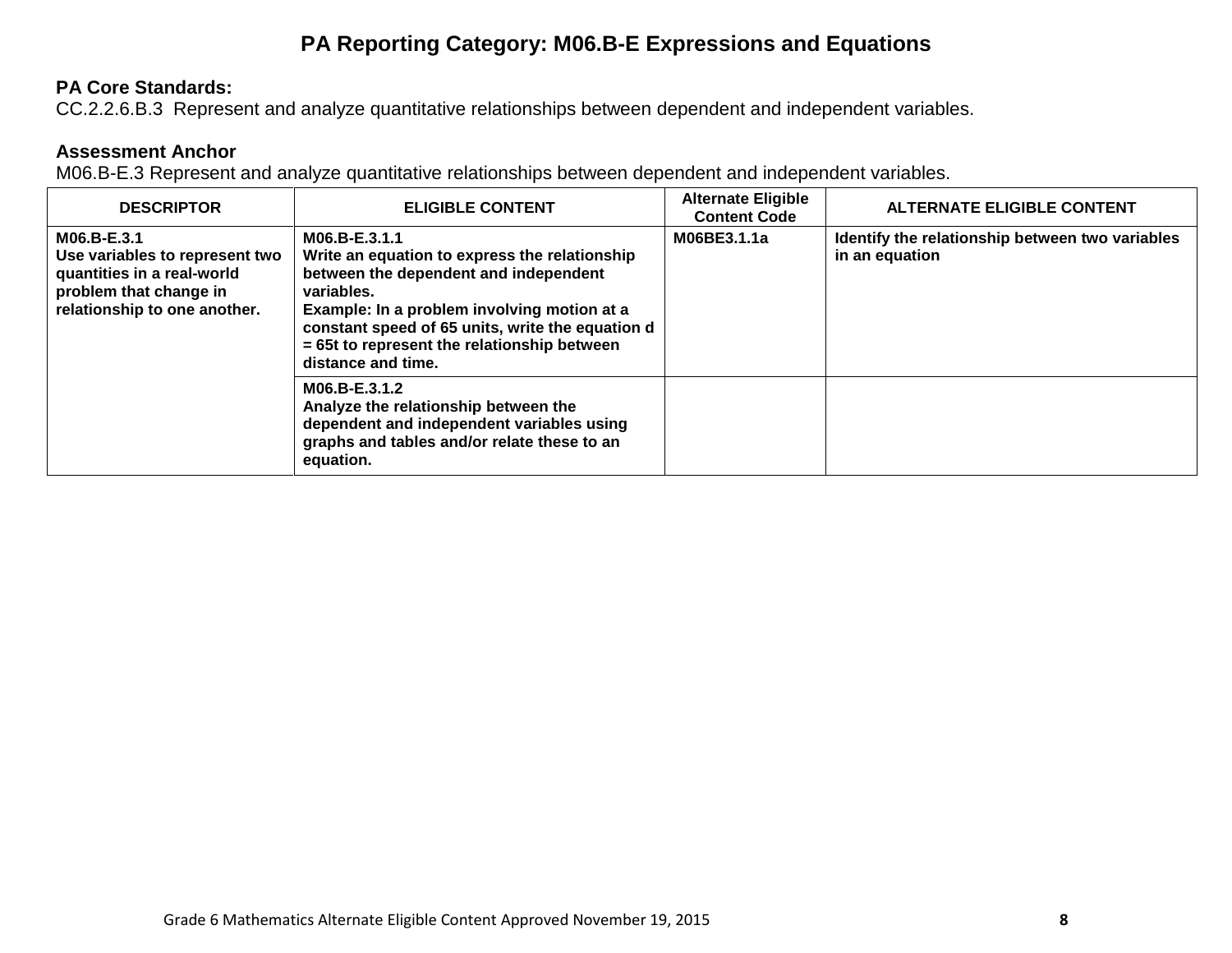# **PA Reporting Category: M06.C-G Geometry**

#### **PA Core Standards:**

CC.2.3.6.A.1 Apply appropriate tools to solve real-world and mathematical problems involving area, surface area, and volume.

#### **Assessment Anchor**

M06.C-G.1 Solve real-world and mathematical problems involving area, surface area, and volume.

| <b>DESCRIPTOR</b>                                                                                           | <b>ELIGIBLE CONTENT</b>                                                                                                                                                                                                                   | <b>Alternate Eligible</b><br><b>Content Code</b> | <b>ALTERNATE ELIGIBLE CONTENT</b>                                                 |
|-------------------------------------------------------------------------------------------------------------|-------------------------------------------------------------------------------------------------------------------------------------------------------------------------------------------------------------------------------------------|--------------------------------------------------|-----------------------------------------------------------------------------------|
| M06.C-G.1.1<br>Find area, surface area, and<br>volume by applying formulas<br>and using various strategies. | M06.C-G.1.1.1<br>Determine the area of triangles and special<br>quadrilaterals (i.e., square, rectangle,<br>parallelogram, rhombus, and trapezoid).<br>Formulas will be provided.                                                         | M06CG1.1.1a                                      | Find the area of a quadrilateral given the<br>dimensions                          |
|                                                                                                             | M06.C-G.1.1.2<br>Determine the area of irregular or compound<br>polygons.<br>Example: Find the area of a room in the shape<br>of an irregular polygon by composing and/or<br>decomposing.                                                 |                                                  |                                                                                   |
|                                                                                                             | M06.C-G.1.1.3<br>Determine the volume of right rectangular<br>prisms with fractional edge lengths. Formulas<br>will be provided.                                                                                                          | M06CG1.1.3a                                      | Solve a real-world problem involving volume<br>using unit cubes or multiplication |
|                                                                                                             | M06.C-G.1.1.4<br>Given coordinates for the vertices of a polygon<br>in the plane, use the coordinates to find side<br>lengths and area of the polygon (limited to<br>triangles and special quadrilaterals). Formulas<br>will be provided. |                                                  |                                                                                   |
|                                                                                                             | M06.C-G.1.1.5<br>Represent three-dimensional figures using nets<br>made of rectangles and triangles.                                                                                                                                      | M06CG1.1.5a                                      | <b>Classify three-dimensional figures</b>                                         |
|                                                                                                             | M06.C-G.1.1.6<br>Determine the surface area of triangular and<br>rectangular prisms (including cubes). Formulas<br>will be provided.                                                                                                      |                                                  |                                                                                   |